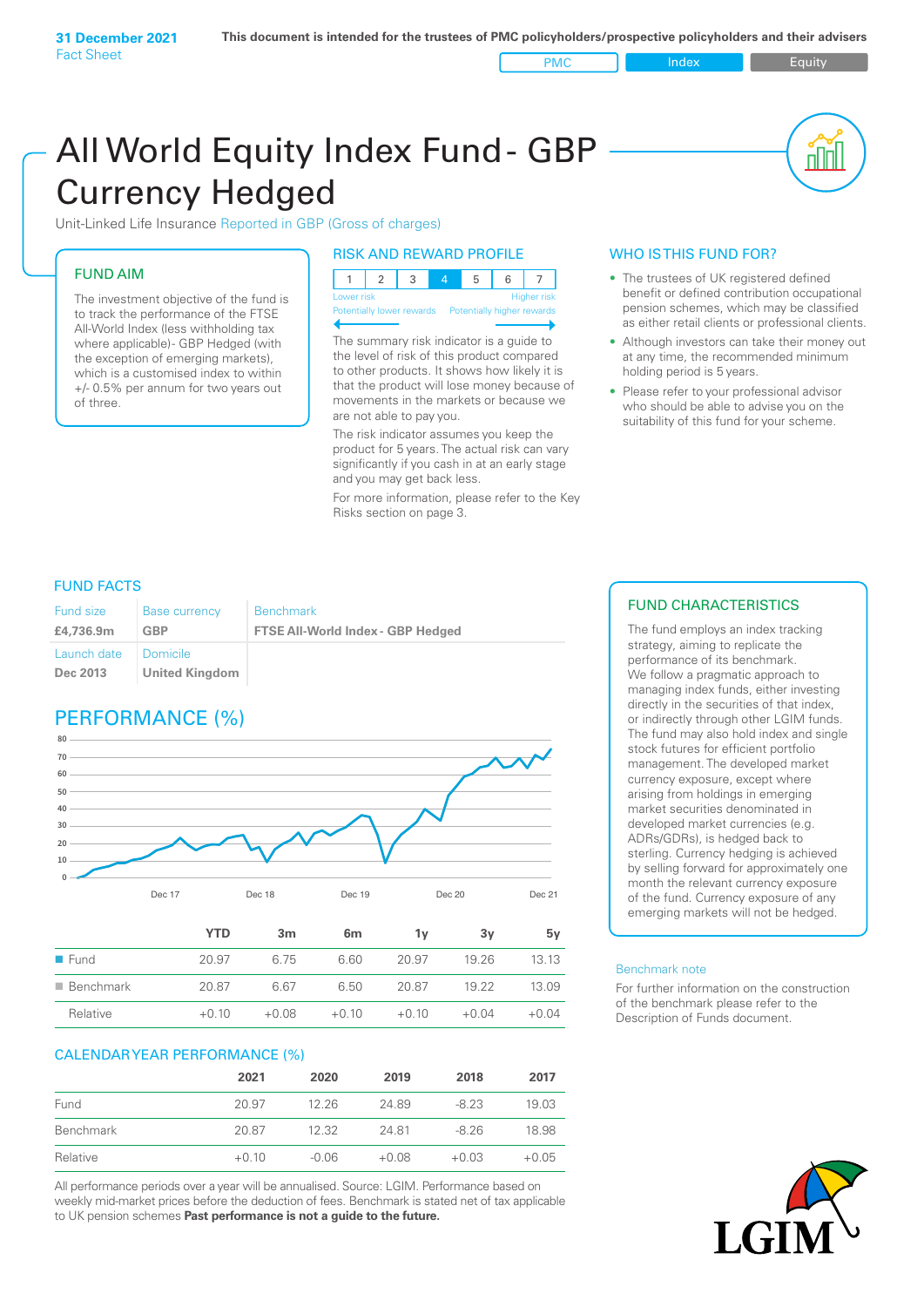### All World Equity Index Fund - GBP Currency Hedged

Unit-Linked Life Insurance Reported in GBP (Gross of charges)

### PORTFOLIO BREAKDOWN

All data source LGIM unless otherwise stated. Totals may not sum due to rounding. In order to minimise transaction costs, the Fund will not always own all the assets that constitute the index and on occasion it will own assets that are not in the index. The number of fund holdings can differ from the index due to corporate events and proxy holdings.



### SECTOR (%)

| ■ Technology               | 245  |
|----------------------------|------|
| Consumer Discretionary     | 15.2 |
| $\blacksquare$ Financials  | 13.8 |
| $\blacksquare$ Industrials | 12.9 |
| $\blacksquare$ Health Care | 11.3 |
| ■ Consumer Staples         | 60   |
| ■ Basic Materials          | 3.8  |
| ■ Energy                   | 3.6  |
| ■ Telecommunications       | 3.1  |
| $\blacksquare$ Other       | 5.8  |
|                            |      |

### MARKET CAPITALISATION (%) TOP 10 HOLDINGS (%)

| ■ Large            | 82.4 |
|--------------------|------|
| $\blacksquare$ Mid | 17.6 |



| Apple                                     | 3.9            |
|-------------------------------------------|----------------|
| Microsoft                                 | 3.6            |
| Amazon Com                                | 21             |
| Alphabet A                                | 1.2            |
| Tesla                                     | 12             |
| Alphabet C                                | 12             |
| Meta Platforms A                          | 11             |
| NVIDIA                                    | 1 <sub>0</sub> |
| Taiwan Semiconductor Manufacturing Co 0.7 |                |
| Unitedhealth Group                        |                |
|                                           |                |

### REGION (%)

| North America                 | 62.5 |
|-------------------------------|------|
| Europe (ex UK)                | 12.7 |
| <b>World Emerging Markets</b> | 99   |
| Japan                         | 63   |
| Asia Pac ex Japan Dev         | 45   |
| UK (World)                    | 39   |
| Middle East/Africa Dev        | 02   |
|                               |      |



comprises 25 fund managers, supported by two analysts. Management oversight is provided by the Global Head of Index Funds. The team has average industry experience of 15 years, of which seven years has been at LGIM, and is focused on achieving the equally important objectives of close tracking and maximising returns.